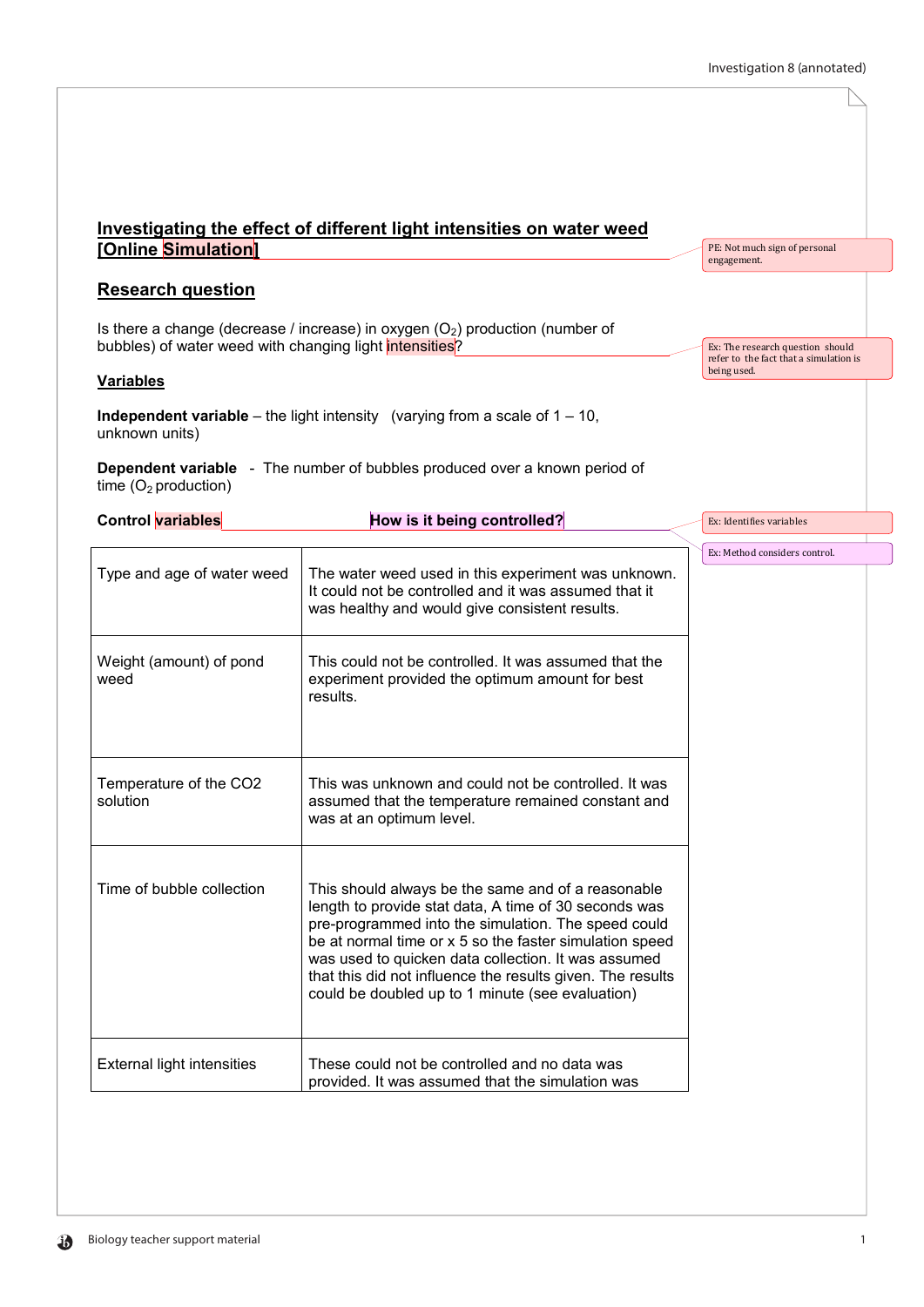|                                   | carried out in dark conditions to provide optimum<br>results.                                                                                                                                                                                                                                                         |
|-----------------------------------|-----------------------------------------------------------------------------------------------------------------------------------------------------------------------------------------------------------------------------------------------------------------------------------------------------------------------|
| Sodium carbonate<br>concentration | This could be controlled using an arbitary scale of $1 -$<br>10. The simulation gave no indication of the solution<br>composition or Molarity so it was assumed that CO2<br>was in excess. The level used in this experiment was<br>10 to ensure that the $CO2$ was in excess and would not<br>influence the results. |
| Temperature of the room           | This was unknown and could not be controlled. It was<br>assumed that it was optimum for the experiment.                                                                                                                                                                                                               |
| Size of bubbles                   | From observations during the simulation these<br>appeared to be of a regular size and were released<br>from the plant at regular intervals.                                                                                                                                                                           |

Aquatic plants can be used to demonstrate oxygen evolution in the process of photosynthesis. In theory, when an aquatic plant is placed in a solution containing a source of carbon dioxide  $[CO<sup>2</sup>]$ , in the presence of light of appropriate intensity, the plant will photosynthesise and produce bubbles of oxygen-containing gas. These bubbles can be counted and the rate of bubbling can serve as an indication of the rate of photosynthesis. When the light intensity is increased, the rate of bubble production should increase. Decrease the light intensity and the rate of bubbling should decrease. Remove the light source altogether, or move in to a distance beyond which the energy levels are to small for photosynthesis, and the bubbling should cease.

The equation for photosynthesis is



Light is essential for photosynthesis. Green plant cells that are placed in the dark will not photosynthesis. An increase in light intensity will produce an increase in the rate of photosynthesis until a level of light intensity is reached [normally 38% -(1)] above which the rate does not increase because the light saturation point has been reached and another factor (CO2 concentration or temperature) is limiting.

Ex: Relevant scientific context used

Ex: Prediction made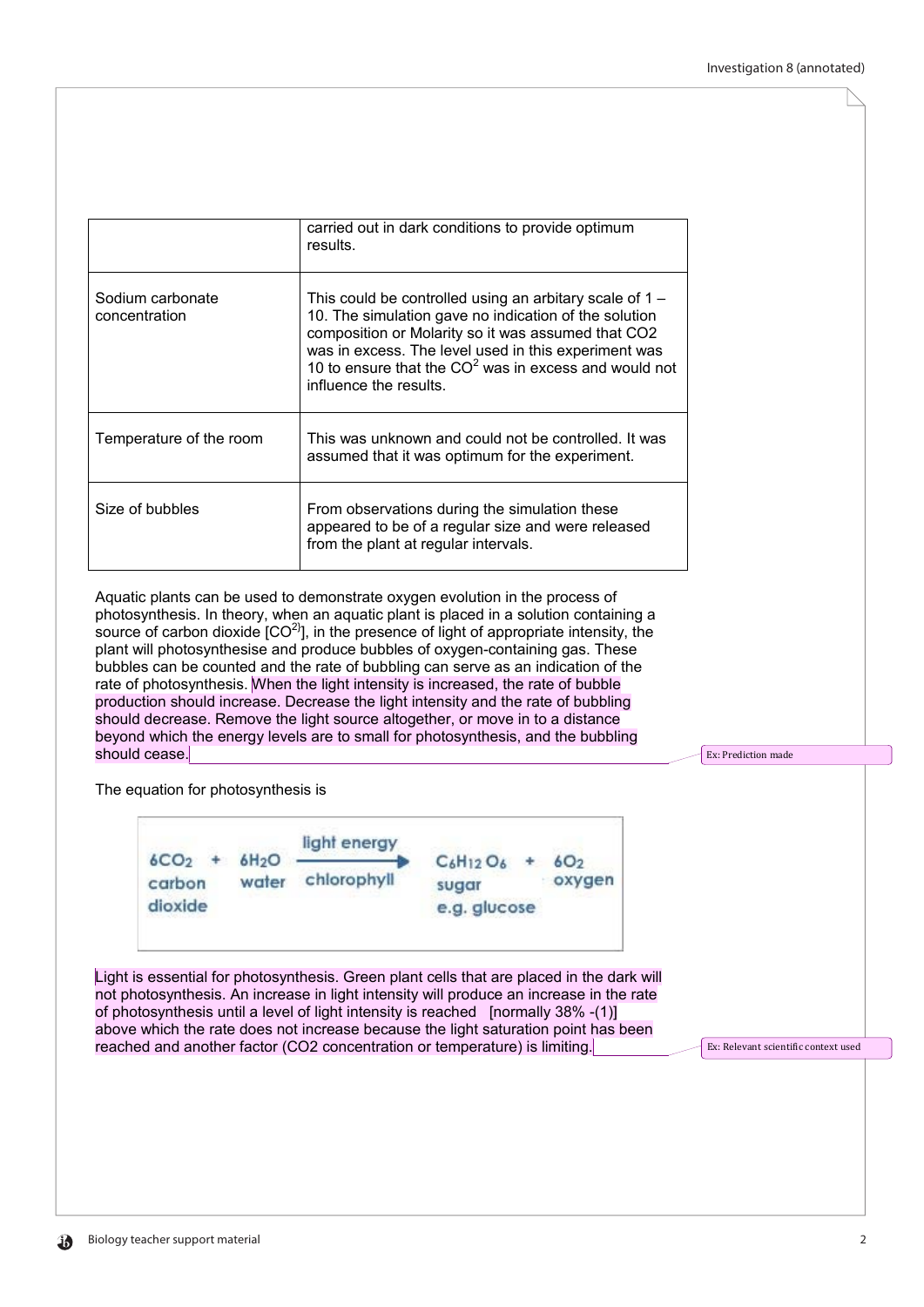Comm: Incorrect format.

Ex: But it was not actually done

Ex: As this was not carried out the comment is irrelevant here

In this experiment, the light intensity is changed, by decreasing the light intensity. The rate of photosynthesis should decrease and therefore the amount of oxygen bubbles should decrease.

### **Hypothesis**

**I think that if the light intensity is very low, then the number of bubbles of oxygen produced will also be very low, because the plant obtains light energy from photons being absorbed by pigments in photosystems, and this energy is what drives the photosynthetic process. At low light intensity, water will not undergo photolysis and therefore will not produce O2 as a byproduct. As the light intensity increases, more electrons are energised in the reaction centre of the Photosystem, and so more photolysis occurs to replace the high energy electron, thus releasing more oxygen which can be detected as more bubbles.**

**At the highest light intensities it is possible that the number of bubbles will plateau, as photosynthesis can be limited by several factors: light intensity, temperature, and carbon dioxide concentration. The rate of photosynthesis is unlikely to continue increasing even with high light intensities because e.g. carbon dioxide concentrations may not be optimal.**

Photosynthesis also requires  $CO<sup>2</sup>$  to be present and the simulation provides this as a solution of  $CO<sup>2</sup>$  of changeable concentration with arbitary units 1-10.

Photosynthesis is dependent on the  $CO<sup>2</sup>$  concentration but this is in excess and will not influence the results. Decreasing CO2 concentrations could be explored in this simulation.

Light is absorbed by chlorophyll during photosynthesis, in the blue/green spectrum. Normal light provides these wavelengths, so using a normal light bulb (white light) without filters is sufficient. The use of coloured light could be explored using this simulation.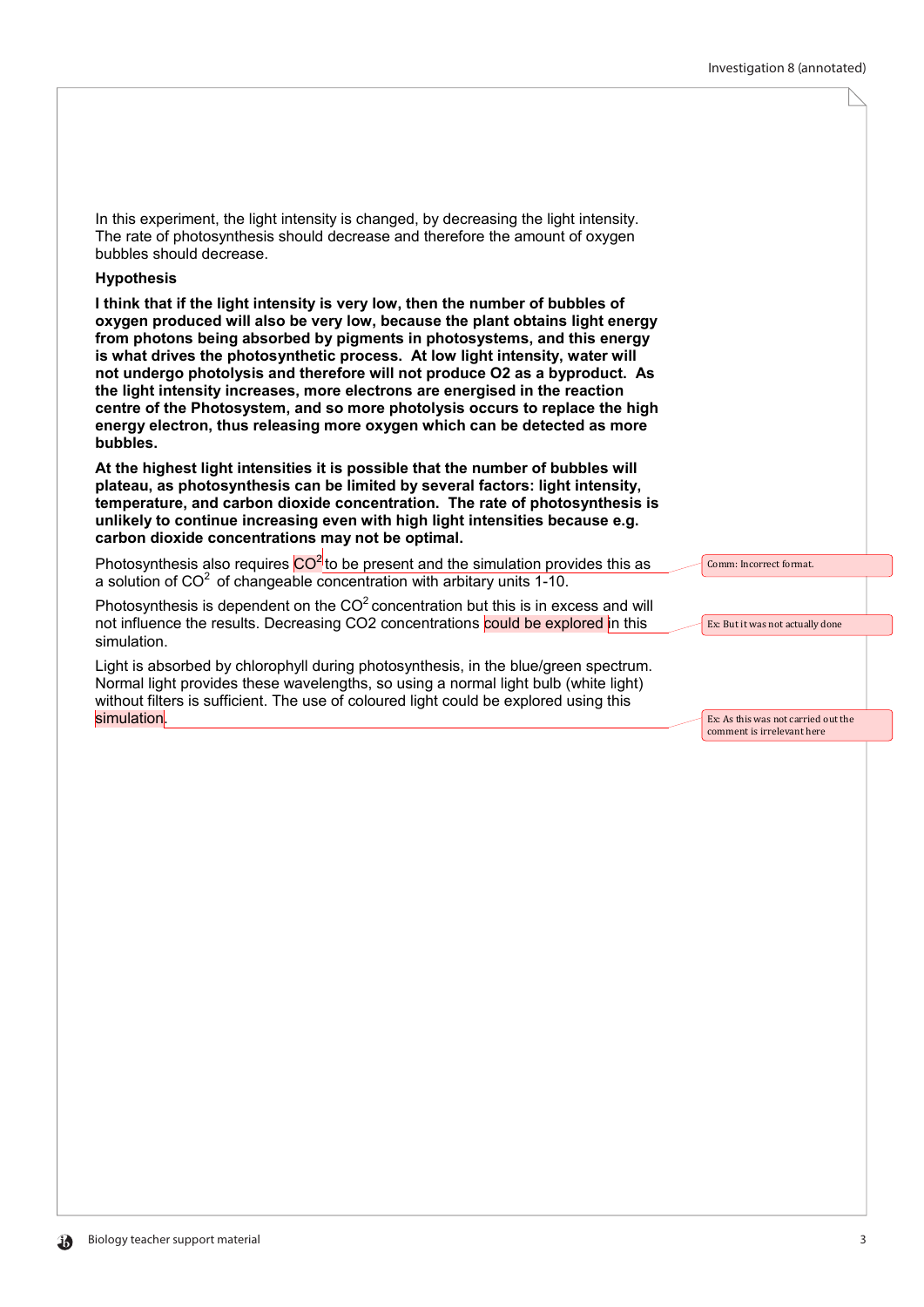Ex: Screen shot useful

## **The Simulation program: Water weed**

This simulation permits the experimenter to modify light intensity, carbon dioxide levels and the colour of the light. The screen shot below shows the virtual set up.

**Water Weed Simulation**  $\overline{co2}$ run filter liaht count  $3.8$  $10.0$ Ÿ Clear CO2 Level Light Level colourless Speed O X1 O X5

**http://www.saddleworth.oldham.sch.uk/science/simulations/waterweed.htm**

## Method

The parameters were set on the simulation as follows:

- CO2 level =10
- **Light filter white**
- Speed x5

Data was collected from light levels 1 -10. 5 repeats were carried out at each light level.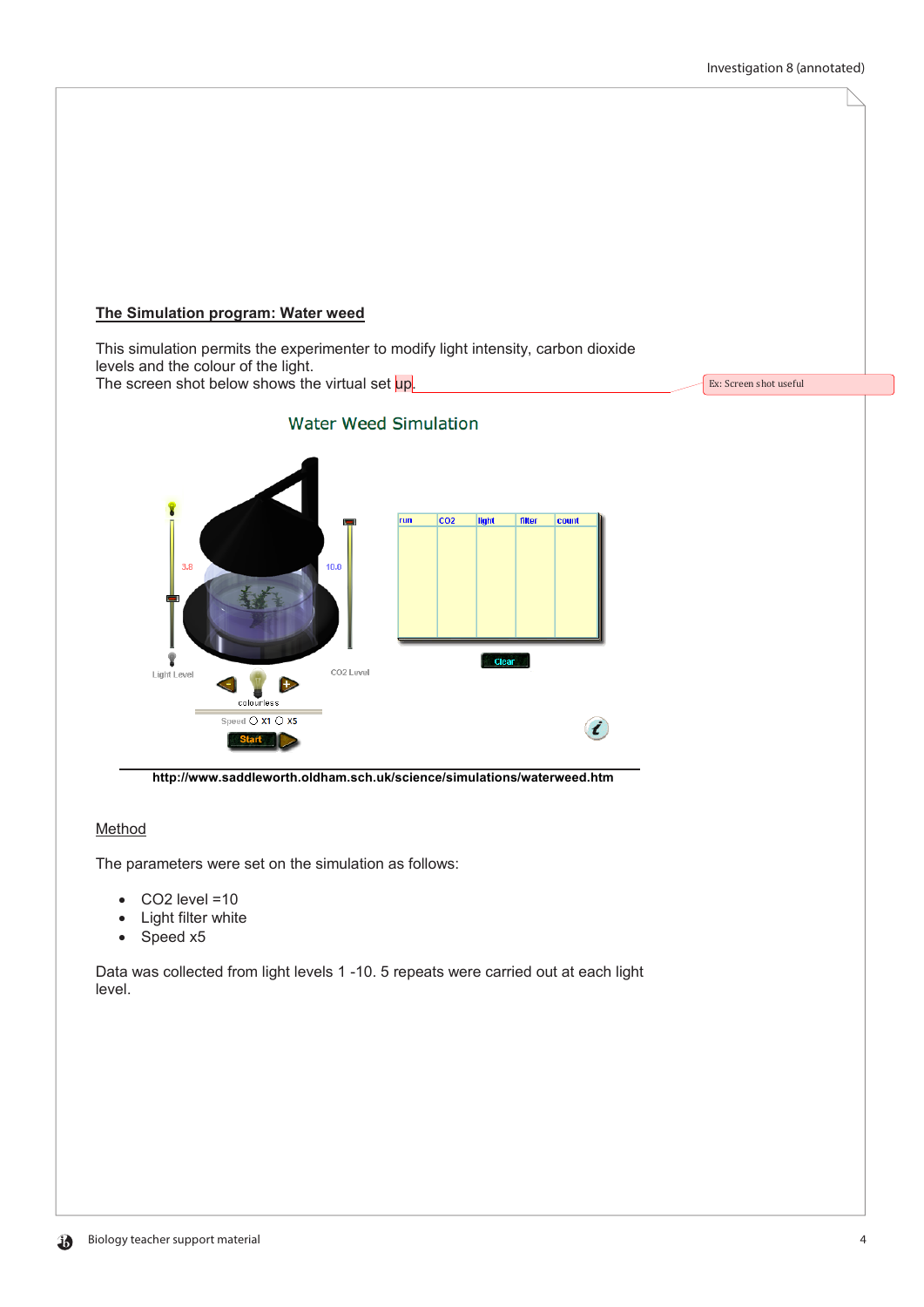|                | The raw data collected is shown in tables in the appendix  |          |          |          |          |          |       |          |               | An: Raw data presented. No<br>qualitative observations | but they are not relevant in this |        |                   |                                                                                |
|----------------|------------------------------------------------------------|----------|----------|----------|----------|----------|-------|----------|---------------|--------------------------------------------------------|-----------------------------------|--------|-------------------|--------------------------------------------------------------------------------|
| Light          | Number of bubbles produced in 30 seconds (+/-0.05 seconds) |          |          |          |          |          |       |          | investigation |                                                        |                                   |        |                   |                                                                                |
| Level<br>(AU)  | Rpt 1                                                      | Rpt 2    | Rpt 3    | Rpt 4    | Rpt 5    | Rpt 6    | Rpt 7 | Rpt 8    | Rpt 9         | Rpt 10                                                 | Mean                              | St Dev | 0F0/              | An: Processing ap propriate and accurate.<br>Could be converted to the rate of |
| 0              | 0                                                          | $\Omega$ | $\Omega$ | $\Omega$ | $\Omega$ | $\Omega$ | 0     | $\Omega$ | 0             | $\Omega$                                               | 0.0                               | 0.00   | bubbling per min. |                                                                                |
| 1              | 4                                                          | 4        | 4        | 4        | 4        | 4        | 4     | 4        | 4             | 4                                                      | 4.0                               | 0.00   | $\Omega$          |                                                                                |
| $\overline{2}$ | 8                                                          | 8        | 9        | 9        | 8        | 7        | 8     | 8        | 8             | 8                                                      | 8.1                               | 0.57   | 0.35              |                                                                                |
| 3              | 11                                                         | 11       | 12       | 10       | 11       | 10       | 12    | 10       | 11            | 11                                                     | 10.9                              | 0.74   | 0.46              |                                                                                |
| 4              | 17                                                         | 15       | 14       | 14       | 16       | 15       | 14    | 16       | 15            | 15                                                     | 15.1                              | 0.99   | 0.61              |                                                                                |
| 5              | 17                                                         | 20       | 17       | 17       | 17       | 18       | 17    | 17       | 18            | 20                                                     | 17.8                              | 1.23   | 0.76              |                                                                                |
| 6              | 19                                                         | 19       | 22       | 21       | 20       | 19       | 20    | 22       | 21            | 22                                                     | 20.5                              | 1.27   | 0.79              |                                                                                |
| 7              | 22                                                         | 26       | 26       | 22       | 24       | 23       | 26    | 24       | 25            | 22                                                     | 24.0                              | 1.70   | 1.05              |                                                                                |
| 8              | 26                                                         | 27       | 28       | 28       | 27       | 26       | 25    | 28       | 26            | 25                                                     | 26.6                              | 1.17   | 0.78              |                                                                                |
| 9              | 33                                                         | 32       | 29       | 32       | 32       | 32       | 33    | 28       | 27            | 33                                                     | 31.1                              | 2.23   | 1.38              |                                                                                |
| 10             | 35                                                         | 30       | 31       | 31       | 36       | 36       | 34    | 32       | 36            | 31                                                     | 33.2                              | 2.44   | 1.51              |                                                                                |



An: The title should state that this is a mean number of bubbles.

An: Trend line would be appropriate.

Comm: Error bars identified Comm: Uncertainties given are error bars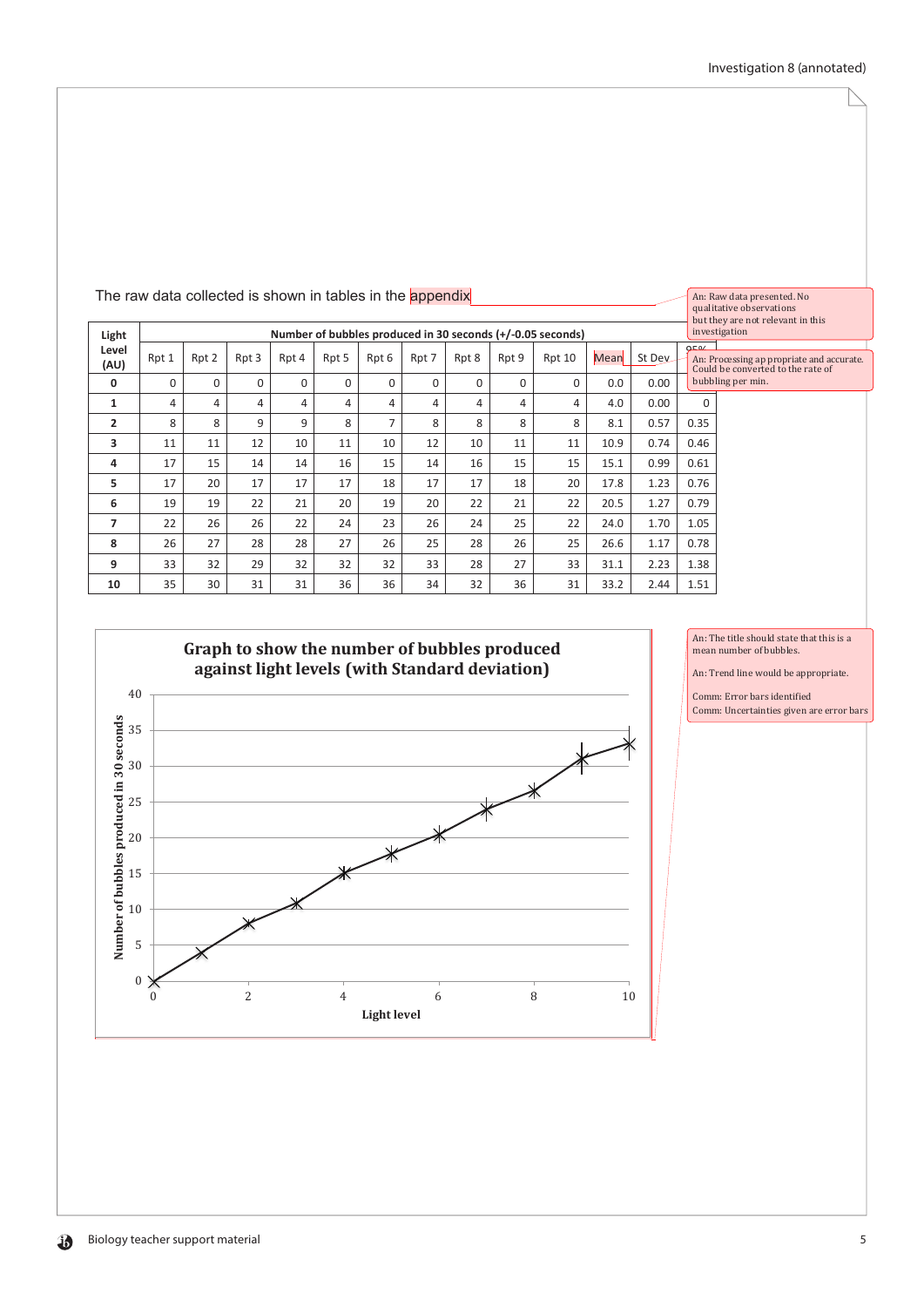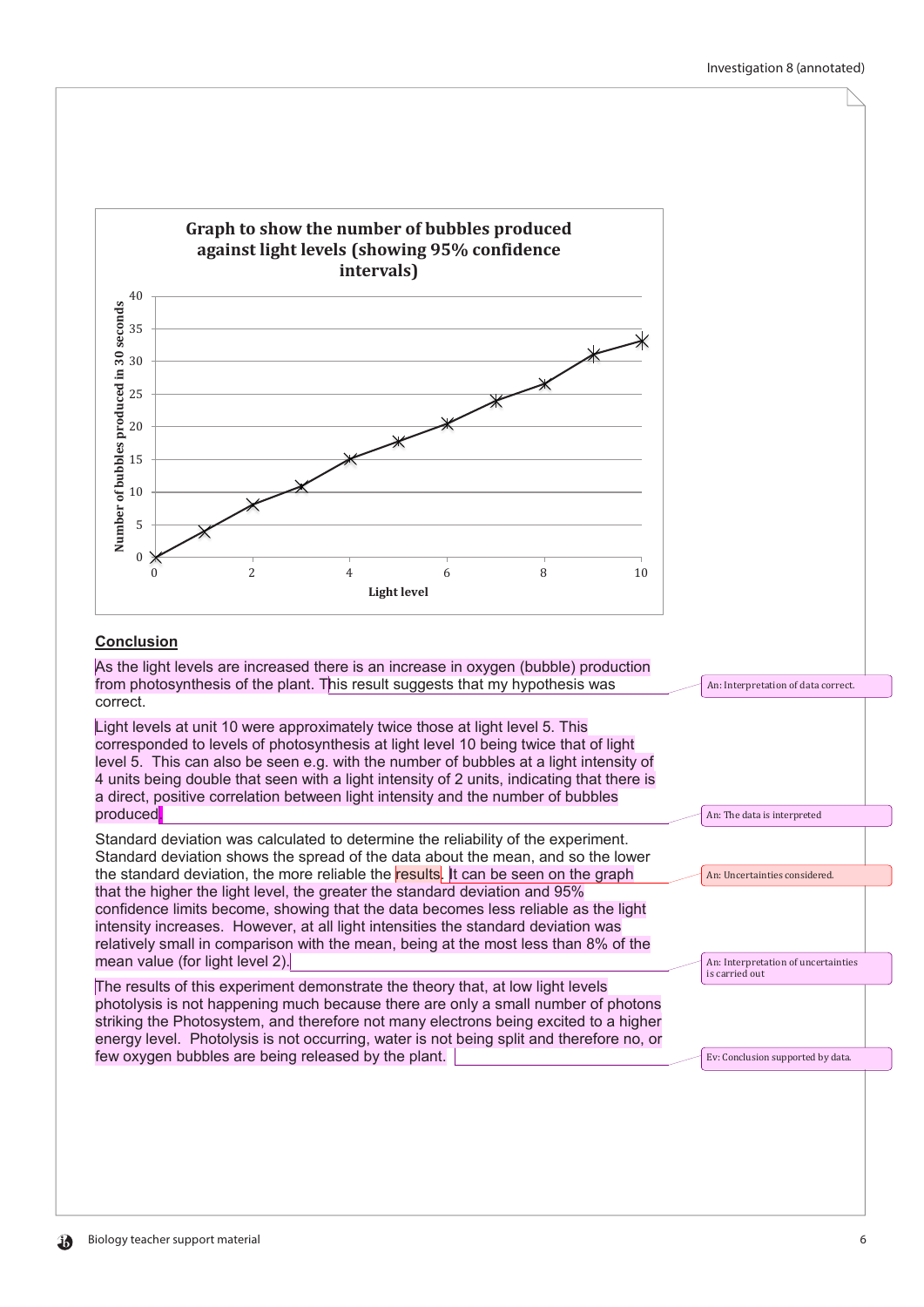| As the light increases in intensity, more photons are being absorbed by the<br>My hypothesis was only partially correct, as I predicted that at a certain light<br>not having been reached in this experiment.                                                                                                                                                                                                                          | pigments and more electrons need replacing in the primary reaction centre of the<br>photosystem, resulting in a higher rate of photolysis and more oxygen bubbles (2).<br>intensity the number of bubbles would reach a plateau because another factor would<br>be limiting. This did not happen, but this is possibly due to the light saturation point | Ev: Conclusion set in a scientific context.<br>Ev: An explanation as to why the light<br>saturation point might not have been<br>reached would be useful here. |
|-----------------------------------------------------------------------------------------------------------------------------------------------------------------------------------------------------------------------------------------------------------------------------------------------------------------------------------------------------------------------------------------------------------------------------------------|----------------------------------------------------------------------------------------------------------------------------------------------------------------------------------------------------------------------------------------------------------------------------------------------------------------------------------------------------------|----------------------------------------------------------------------------------------------------------------------------------------------------------------|
| <b>Evaluation</b><br><b>Weaknesses</b>                                                                                                                                                                                                                                                                                                                                                                                                  | <b>Improvements</b>                                                                                                                                                                                                                                                                                                                                      |                                                                                                                                                                |
| No intermediate values could be<br>assessed                                                                                                                                                                                                                                                                                                                                                                                             | The simulation does not allow<br>assessment of any values outside the<br>pre-programmed values. This is an<br>area that could be explored in the<br>laboratory. It would be useful if this<br>could be changed.                                                                                                                                          | Ev: Why is this necessary? There are<br>sufficient intervals and data points to<br>establish a clear relationship.                                             |
| Maximum light level of simulation did<br>not reach light saturation point,<br>therefore other limiting factors could<br>not be determined.                                                                                                                                                                                                                                                                                              | Unlike a related practical carried out<br>in the laboratory this simulation did<br>not have maximum or minimum light<br>levels that influenced photosynthesis.<br>This could not be controlled and<br>would add more to results if it could<br>be explored.                                                                                              | Ev: More runs at different levels of the<br>other variables (CO <sub>2</sub> , temperature, light<br>colour) could be tried.                                   |
| Units of light and CO2 concentration<br>were in units of 1-10. There was no<br>indication of how this is related to a<br>laboratory situation and what the<br>solutions and the light levels actually<br>were. These variables cannot be<br>controlled and may not provide<br>sufficient data to comment fully or<br>provide the variation in an experiment<br>that would normally be carried out.<br>No trial runs can be carried out. | Provide more detail about light units,<br>solutions etc. Allow fine adjustments<br>of variables. Provide more<br>information.                                                                                                                                                                                                                            | Ev: Why not?                                                                                                                                                   |

# **References**

(1) www.proprofs.com

(2) 'Steps in Photosynthesis ' Clegg, Biology for the Diploma, 2007, Hodder Education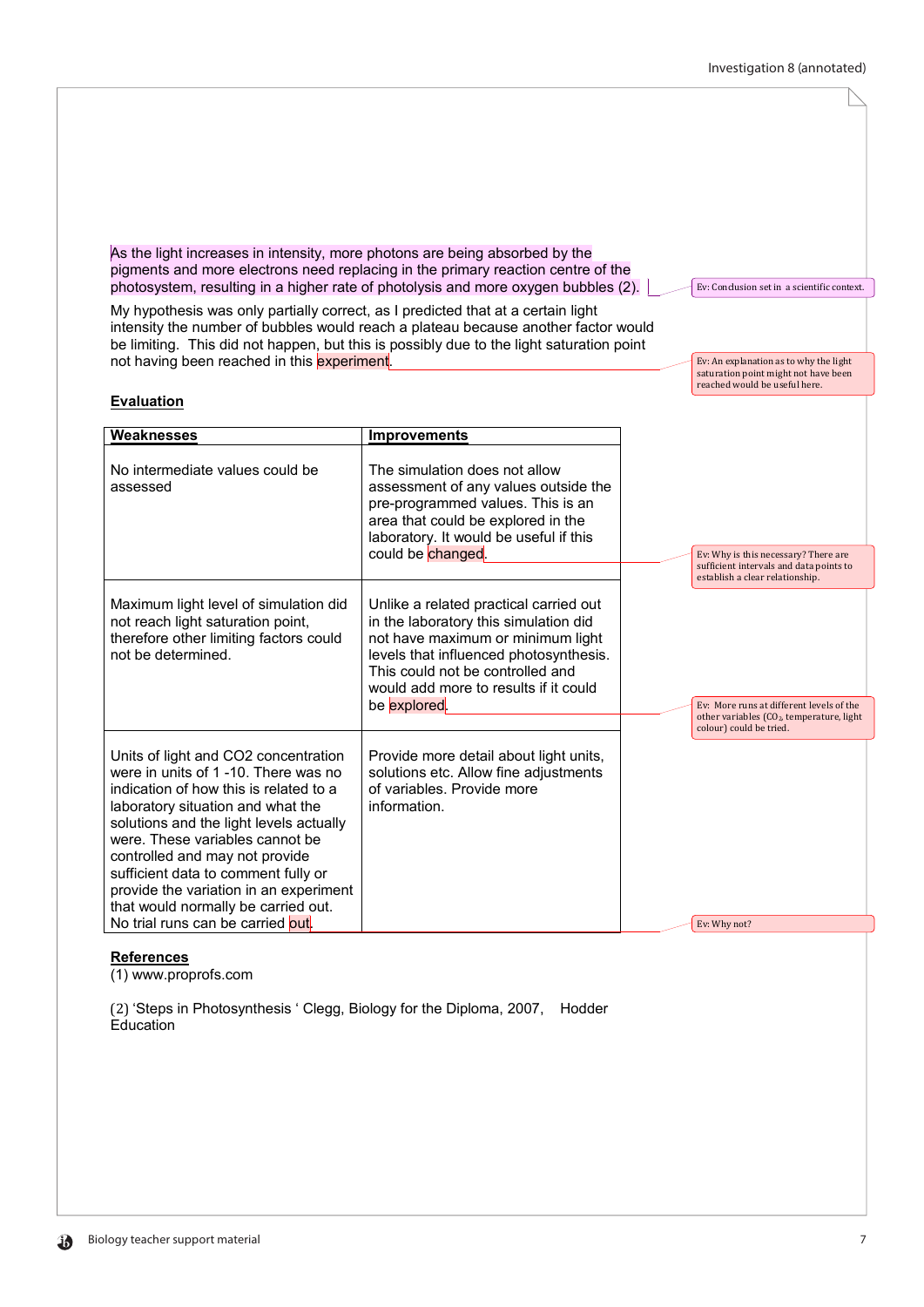# **Appendix Raw Data Produced on 31/1/12 11.16am- 11.33 am**

| 1                       | 10               | 0                       | White             | 0                       |
|-------------------------|------------------|-------------------------|-------------------|-------------------------|
| $\overline{2}$          | 10               | $\overline{0}$          | White             | $\mathbf 0$             |
| $\overline{3}$          | 10               | $\mathbf 0$             | White             | $\mathbf 0$             |
| $\overline{4}$          | 10               | $\mathbf 0$             | White             | $\mathbf 0$             |
| 5                       | 10               | $\overline{0}$          | White             | $\overline{0}$          |
| $\overline{6}$          | 10               | $\mathbf 0$             | White             | $\mathbf 0$             |
| $\overline{7}$          | 10               | $\overline{0}$          | White             | $\mathbf 0$             |
| $\overline{8}$          | 10               | $\overline{0}$          | White             | $\overline{0}$          |
| $\overline{9}$          | 10               | $\mathbf 0$             | White             | $\mathbf 0$             |
| 10                      | 10               | $\overline{0}$          | White             | $\mathbf 0$             |
|                         |                  |                         |                   |                         |
| Run                     | $\overline{CO2}$ | Light                   | Filter            | Count                   |
| 1                       | 10               | 1                       | White             | 4                       |
| $\frac{2}{3}$           | 10               | 1                       | White             | $\overline{\mathbf{4}}$ |
|                         | 10               | 1                       | White             | $\overline{4}$          |
| $\overline{4}$          | 10               | 1                       | White             | $\overline{\mathbf{4}}$ |
| $\overline{5}$          | 10               | 1                       | White             | 4                       |
| $\overline{6}$          | 10               | 1                       | White             | $\overline{4}$          |
| 7                       | 10               | 1                       | White             | $\overline{\mathbf{4}}$ |
| $\overline{8}$          | 10               | 1                       | White             | $\overline{4}$          |
| $\overline{9}$          | 10               | 1                       | White             | $\overline{\mathbf{4}}$ |
| 10                      | 10               | $\overline{1}$          | White             | 4                       |
|                         |                  |                         |                   |                         |
| Run                     | CO <sub>2</sub>  | Light                   | Filter            | Count                   |
| 1                       | 10               | $\overline{\mathbf{c}}$ | White             | 8                       |
| $\overline{2}$          | 10               | $\overline{2}$          | White             | $\overline{8}$          |
| $\overline{3}$          | 10               | $\overline{2}$          | White             | $\overline{8}$          |
| $\overline{\mathbf{4}}$ | 10               | $\overline{2}$          | White             | 9                       |
| $\overline{5}$          | 10               | $\overline{2}$          | White             | $\overline{9}$          |
| $\overline{c}$          | 10               | 5                       | M <sub>hito</sub> | $\overline{\circ}$      |

|    | 10 | White |  |
|----|----|-------|--|
|    | 10 | White |  |
|    | 10 | White |  |
|    | 10 | White |  |
|    | 10 | White |  |
| 10 | 10 | White |  |

| Run | CO <sub>2</sub> | Light | Filter | Count |
|-----|-----------------|-------|--------|-------|
|     | 10              | 3     | White  | 11    |
| 2   | 10              | 3     | White  | 11    |
| 3   | 10              | 3     | White  | 12    |
| 4   | 10              | 3     | White  | 10    |
| 5   | 10              | 3     | White  | 11    |
| 6   | 10              | 3     | White  | 10    |
|     | 10              | 3     | White  | 12    |
| 8   | 10              | 3     | White  | 10    |
| 9   | 10              | 3     | White  | 11    |
| 10  | 10              | 3     | White  | 11    |

#### An: Raw data presented.

 $\overline{\big\vert$  Count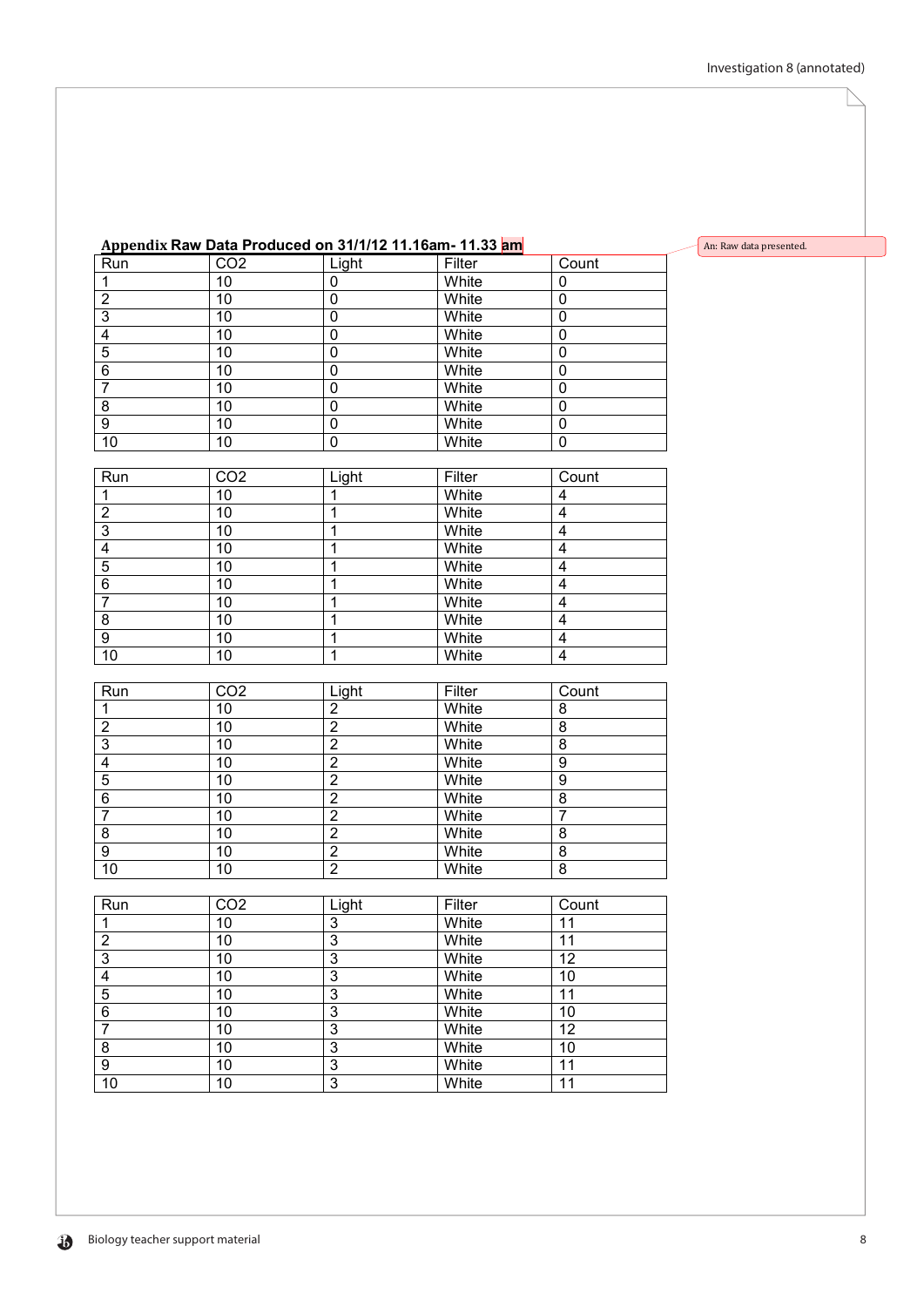| Run                     | CO <sub>2</sub>                    | Light                            | Filter         | Count                              |
|-------------------------|------------------------------------|----------------------------------|----------------|------------------------------------|
| $\mathbf{1}$            | 10                                 | $\overline{\mathbf{4}}$          | White          | 17                                 |
| $\overline{2}$          | $\overline{10}$                    | $\overline{4}$                   | White          | $\overline{15}$                    |
| $\overline{3}$          | 10                                 | $\overline{\mathbf{4}}$          | White          | $\overline{14}$                    |
| $\overline{4}$          | 10                                 | $\overline{\mathbf{4}}$          | White          | 14                                 |
| $\overline{5}$          | 10                                 | 4                                | White          | 16                                 |
| $\overline{6}$          | 10                                 | 4                                | White          | 15                                 |
| $\overline{7}$          | 10                                 | 4                                | White          | 14                                 |
| $\overline{8}$          | 10                                 | $\overline{4}$                   | White          | 16                                 |
| $\overline{9}$          | $10$                               | 4                                | White          | $\overline{15}$                    |
| 10                      | 10                                 | $\overline{\mathbf{4}}$          | White          | $\overline{15}$                    |
|                         |                                    |                                  |                |                                    |
| Run                     | CO <sub>2</sub>                    | Light                            | Filter         | Count                              |
| 1                       | 10                                 | $\overline{5}$                   | White          | 17                                 |
| $\overline{2}$          | 10                                 | $\overline{5}$                   | White          | 20                                 |
| $\overline{3}$          | 10                                 | $\overline{5}$                   | White          | $\overline{17}$                    |
| $\overline{4}$          | 10                                 | $\overline{5}$                   | White          | 17                                 |
| $\overline{5}$          | 10                                 | $\overline{5}$                   | White          | $\overline{17}$                    |
| $\,6$                   | 10                                 | 5                                | White          | 18                                 |
| $\overline{7}$          | 10                                 | $\overline{5}$                   | White          | 17                                 |
| $\bf 8$                 | 10                                 | 5                                | White          | 17                                 |
| 9                       | 10                                 | $\overline{5}$                   | White          | 18                                 |
| 10                      | 10                                 | 5                                | White          | 20                                 |
|                         |                                    |                                  |                |                                    |
|                         |                                    |                                  |                |                                    |
| Run                     | CO <sub>2</sub>                    | Light                            | Filter         | Count                              |
| 1                       | 10                                 | 6                                | White          | 19                                 |
| $\overline{2}$          | 10                                 | $\overline{6}$                   | White          | 19                                 |
| $\overline{3}$          | 10                                 | $\overline{6}$                   | White          | $\overline{22}$                    |
| $\overline{4}$          | 10                                 | $\overline{6}$                   | White          | $\overline{21}$                    |
| $\overline{5}$          | 10                                 | $\,6$                            | White          | 20                                 |
| $\overline{6}$          | 10                                 | $\overline{6}$                   | White          | 19                                 |
| $\overline{7}$          | 10                                 | 6                                | White          | 20                                 |
| $\overline{8}$          | 10                                 | $\overline{6}$                   | White          | $\overline{22}$                    |
| 9                       | 10                                 | 6                                | White          | $\overline{21}$                    |
| 10                      | 10                                 | 6                                | White          | $\overline{22}$                    |
|                         |                                    |                                  |                |                                    |
| Run                     | CO <sub>2</sub>                    | Light                            | Filter         | Count                              |
| $\mathbf{1}$            | 10                                 | $\overline{7}$                   | White          | $\overline{26}$                    |
| 2                       | 10                                 | 7                                | White          | 26                                 |
| $\overline{3}$          | 10                                 | $\overline{7}$                   | White          | $\overline{22}$                    |
| $\overline{\mathbf{4}}$ | 10                                 | $\overline{7}$                   | White          | 24                                 |
| $\overline{5}$          | 10                                 | $\overline{7}$                   | White          | 23                                 |
| $\,6$                   | 10                                 | 7                                | White          | 26                                 |
| $\overline{7}$          | 10                                 | $\overline{7}$                   | White          | 24                                 |
| 8                       | 10                                 | $\overline{7}$                   | White          | 25                                 |
| 9<br>10                 | $\overline{10}$<br>$\overline{10}$ | $\overline{7}$<br>$\overline{7}$ | White<br>White | $\overline{22}$<br>$\overline{22}$ |